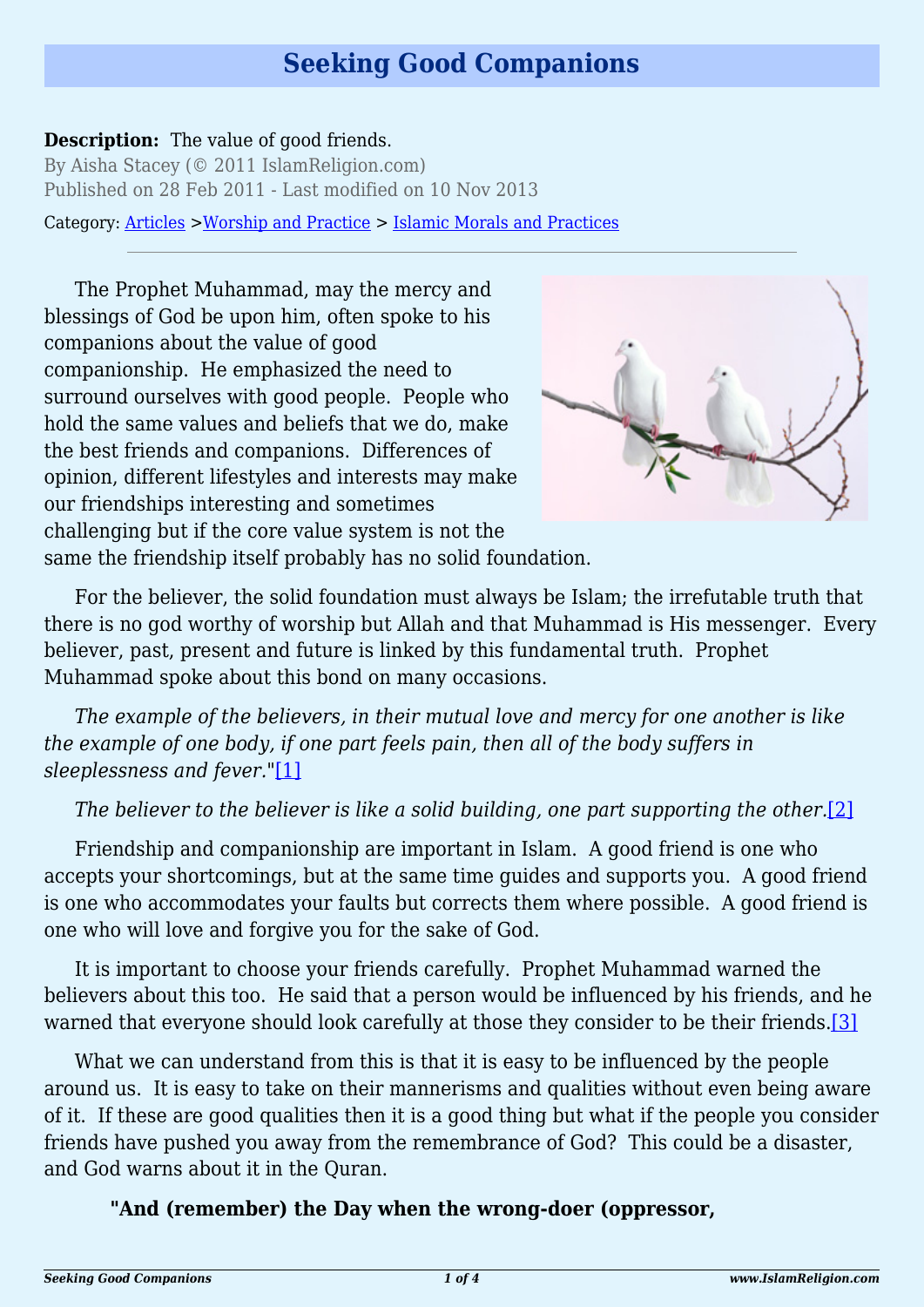# **polytheist etc.) will bite on his hand, he will say: 'Oh! Would that I had taken a path with the Messenger. Ah! Woe to me! Would that I had never taken so-and-so as a friend! He indeed led me astray from the Reminder (the Quran) after it had come to me.'" (Quran 25:27)**

Prophet Muhammad also reiterated this point when he told the story of the blacksmith and the perfume seller.

*The example of a good companion (friend) in comparison with a bad one is like that of one who sells musk and the blacksmith. From the first, you would either buy musk or enjoy its good smell, while from the blacksmith you would either get burned or smell a bad scent.*[\[4\]](#page-2-3)

<span id="page-1-0"></span>Once we have found good friends it is important to keep and maintain the friendship. Believers are connected by their love of God and His messenger and this entails certain responsibilities. A person must be prepared to overlook some of the faults of his brother or sister in Islam; he must be prepared to give them excuses for any incorrect or bad behaviour they see in them.

This does not mean however you should turn a blind eye to sin. No, rather it means that you must maintain the ties of friendship while seeking to understand and help those who have gone astray. Believers must never embarrass or publicly harass one another. They must never expose each other's faults. Kindness and mercy must be evident in all dealings.

<span id="page-1-1"></span>Whoever conceals (the fault of) a Muslim, God will conceal his fault on the Day of Judgment."[\[5\]](#page-2-4)

Islamic scholar, Ibn Mazin said, "The Believer seeks excuses for his brothers, whilst the hypocrite seeks out their faults." And Hamdun al-Qassar said, "If one of your brothers' commits an error, then seek ninety excuses for him, and if not, then you are the blameworthy one."

In his traditions, Prophet Muhammad said, "*A person visited his brother in another town and God sent an angel to wait for him on his way. The angel said, "Where do you intend to go?" the man answered, "I intend to go to my brother in this town." The angel said, "Have you done any favour to him, the repayment of which you intend to get?" He said: "No, I love him for the sake of God, the Exalted and Glorious." Thereupon the angel said, "I am a messenger to you from God to inform you that God loves you as you love him."*[\[6\]](#page-2-5)

<span id="page-1-2"></span>Believers should never be envious of one another, they should always be happy when the blessings of God fall upon their friends and companions. The Prophet, may the mercy and blessings of God be upon him, said:

<span id="page-1-3"></span>*None of you truly believes until he wishes for his brother what he wishes for himself.*[\[7\]](#page-2-6)

*The Muslim's prayer for his absent brother will be answered. There is an angel at his*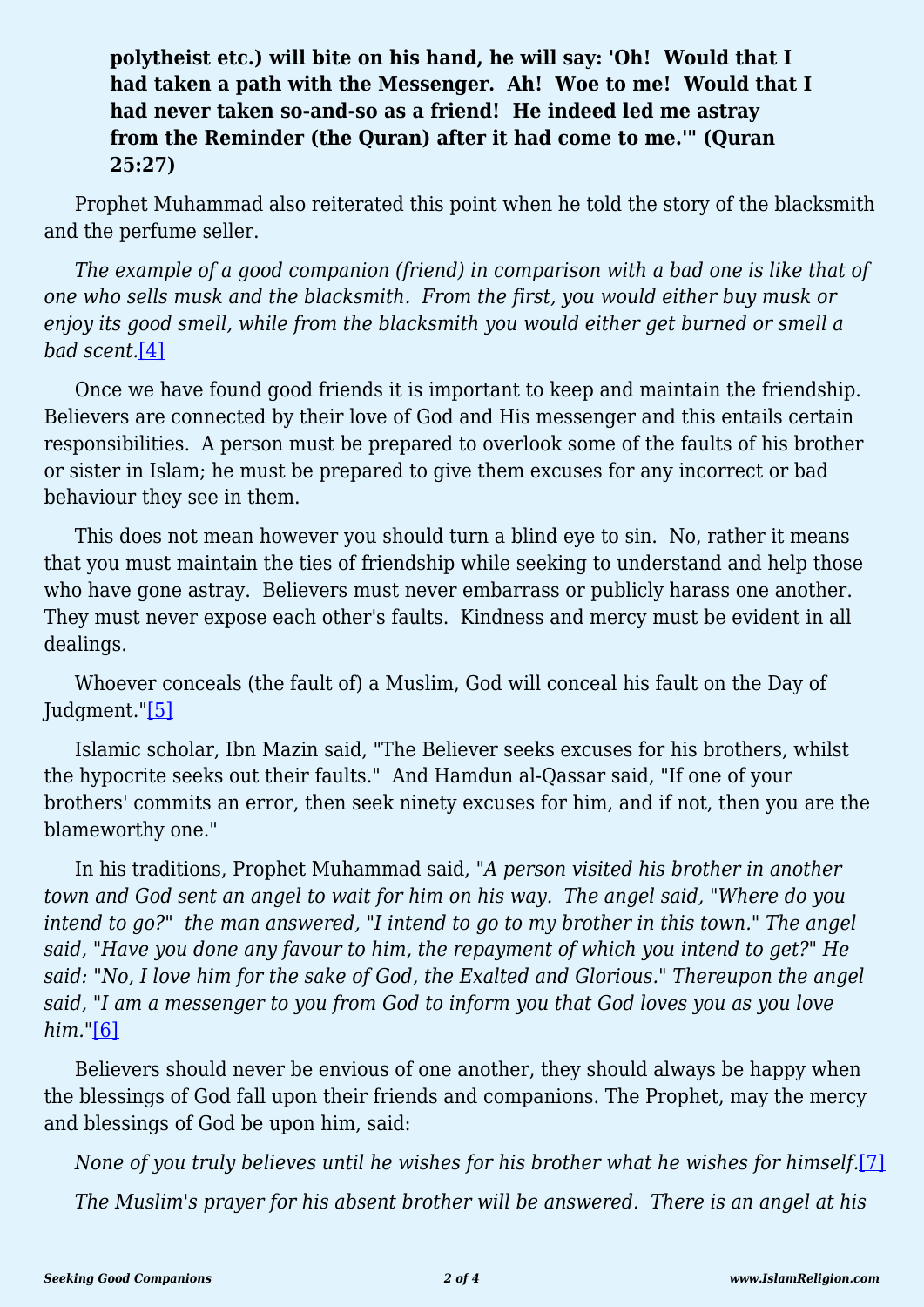*head who, whenever he prays for his brother, says, Ameen, and you shall have likewise.*

*Do not have malice against a Muslim; do not be envious of other Muslims; do not go against a Muslim and forsake him. Oh the slaves of Allah! Be like brothers with each other. It is not violable for a Muslim to desert his brother for over three days.*[\[8\]](#page-2-7)

<span id="page-2-8"></span>A believer loves all other believers for the sake of God. He desires for them what he desires for himself. A believer is tolerant of others mistakes or shortcomings and is forgiving. There is no anger, envy, hatred or malice between believers. Believers are kind, loyal and generous to one another and they pray for each other.

It may sound too good to be true, doesn't it? This however is Islam. It is a way of life that expects every person to respect every other person. Islam says you are part of a community and it is your right and your responsibility to be the very best person that you can be. Seeking good companions and maintaining good relationships is a responsibility that each believer has to himself, his community and to God. Seek companions who are seeking paradise in the hereafter.

**"Content yourself with those who pray to their Lord morning and evening, seeking His approval, and do not let your eyes turn away from them out of desire for the attractions of this worldly life, and do not yield to those whose hearts We have made heedless of Our remembrance, those who follow their own low desires, those whose ways are unbridled." (Quran 18:28)**

<span id="page-2-0"></span>Endnotes:

[\[1\]](#page-0-0) *Saheeh Al-Bukhari, Saheeh Muslim*

<span id="page-2-1"></span>[\[2\]](#page-0-1) Ibid.

<span id="page-2-2"></span>[\[3\]](#page-0-2) *At Tirmidhi*, *Ahmad*, *Abu Dawood*.

<span id="page-2-3"></span>[\[4\]](#page-1-0) *Saheeh Al-Bukhari*

<span id="page-2-4"></span>[\[5\]](#page-1-1) *Abu Dawood.*

<span id="page-2-5"></span>[\[6\]](#page-1-2) *Saheeh Muslim*

<span id="page-2-6"></span>[\[7\]](#page-1-3) *Saheeh Al-Bukhari*

<span id="page-2-7"></span>[\[8\]](#page-2-8) *Saheeh Muslim*